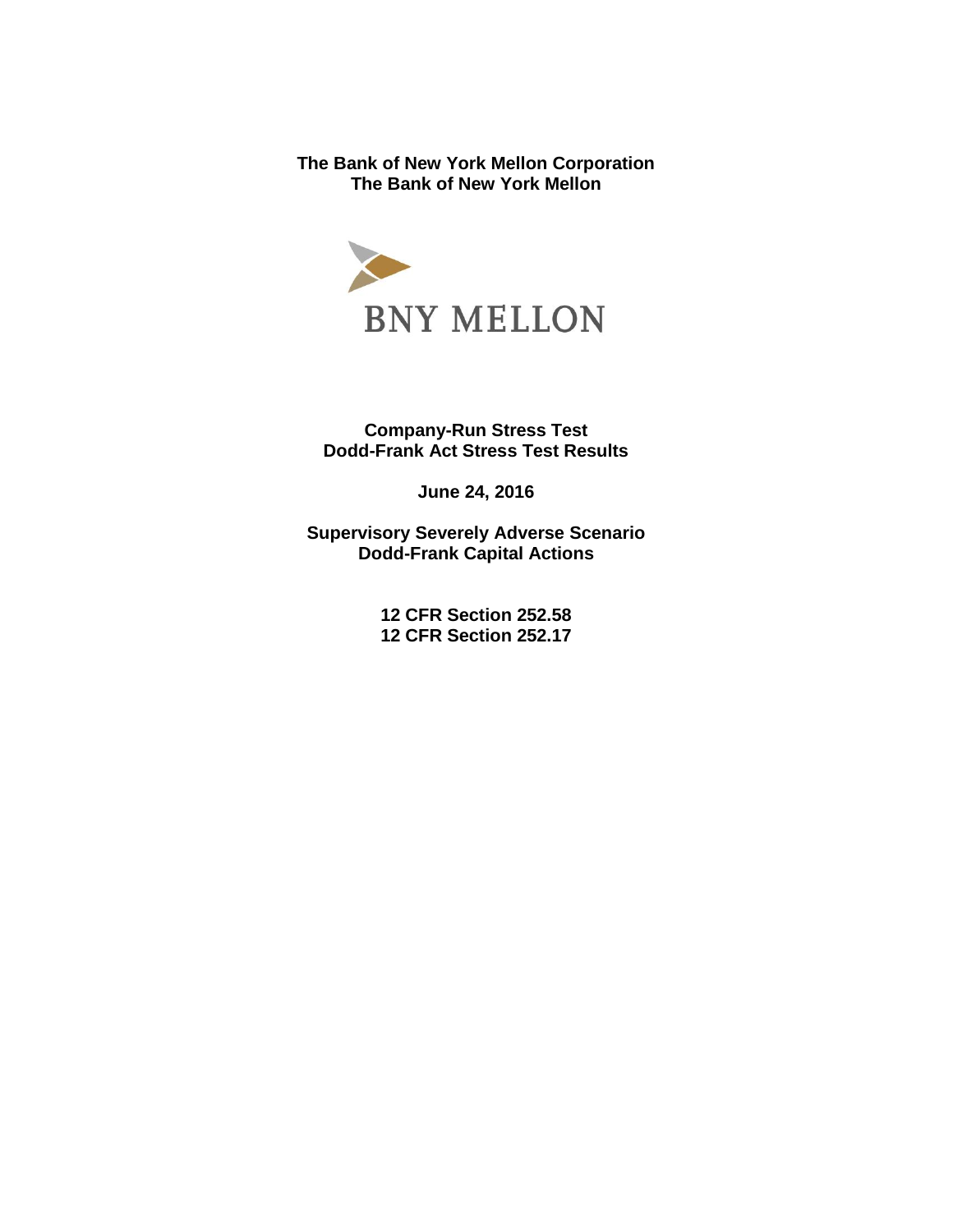## *Introduction*

Throughout this document The Bank of New York Mellon Corporation on a consolidated basis is referred to as BNY Mellon, the Firm, we, our and us. BNY Mellon is a global investments company dedicated to improving lives through investing. We manage and service assets for financial institutions, corporations and individual investors in 35 countries and more than 100 markets.

BNY Mellon is focused on enhancing our clients' experience by leveraging our scale and expertise to deliver innovative and strategic solutions for our clients, building trusted relationships that drive value. We hold a unique position in the global financial services industry. We service both the buy-side and sell-side, providing us with unique marketplace insights that enable us to support our clients' success.

BNY Mellon's global client base consists of corporations, high-net-worth individuals and families, public funds and government agencies, foundations and endowments; global financial institutions, including banks, broker-dealers, asset managers, insurance companies and central banks; and financial intermediaries, independent registered investment advisors, and hedge fund managers. BNY Mellon is not focused on lending as a primary business and does not have a dedicated retail bank.

BNY Mellon is proud of the vital role that it plays in the global financial markets, enabling the markets to efficiently allocate capital by providing an infrastructure that facilitates the movement of cash and securities through these markets. As a global systemically important financial institution, we understand the critical function we perform for the marketplace, and embrace our leadership responsibility in terms of capital strength, liquidity risk management and integrity. In particular, we recognize the pivotal role that we play in the financial system with respect to payment, clearing and settlement activities, and that it is incumbent on us to ensure that the services we provide continue in the event that we encounter stress. BNY Mellon's key business model differentiators include the following:

- BNY Mellon has diverse streams of income, with a strategic focus on the Investment Management and Investment Services businesses.
- BNY Mellon's business model is fee-based, with fees representing 79% of our total revenues (excluding securities gains) as of Dec. 31, 2015. The vast majority of these fees are recurring and tend to be more stable in periods of stress.
- BNY Mellon does not provide traditional banking services to retail clients other than highnet-worth individuals within the Wealth Management business.
- BNY Mellon does not have material stand-alone market-making activities.
- BNY Mellon's trading business consists of low value-at-risk ("VaR") foreign exchange and derivatives trading where we are focused on acting as a market-maker for our customers and facilitating customer traders in compliance with the Volker Rule.

BNY Mellon's businesses benefit from the global growth in financial assets and from the globalization of the investment process, changes in demographics and the continued evolution of the regulatory landscape - each providing us with opportunities to advise and service clients.

Our strategy is designed to create economic value by differentiating our services to create competitive advantages that will deliver value to our clients and shareholders. Our top priorities include: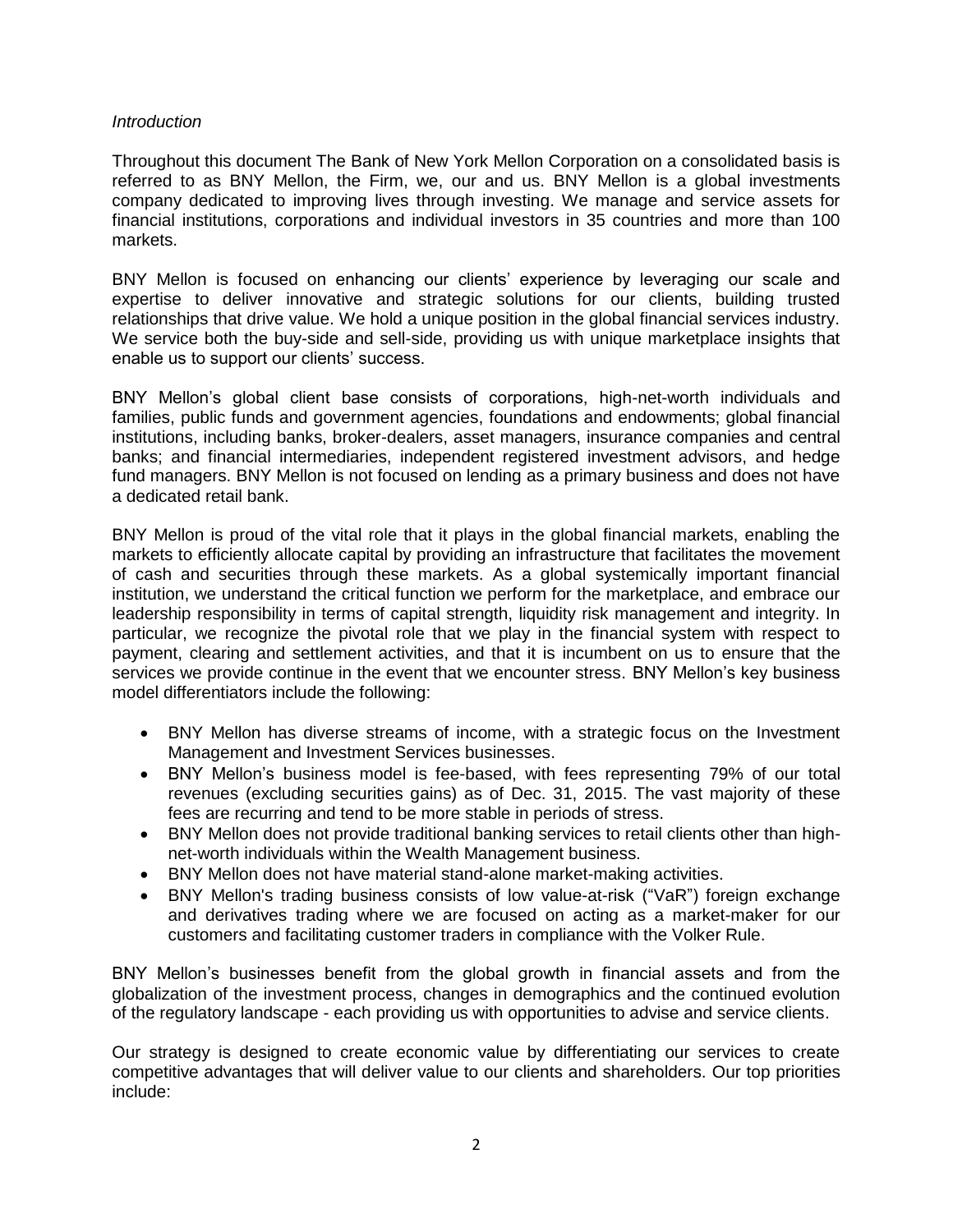- Driving profitable revenue growth by leveraging our expertise and scale to offer broadbased, innovative solutions to clients;
- Executing our business improvement processes to increase productivity and effectiveness while controlling expenses and enhancing our efficiency;
- Being a strong, trusted counterparty by maintaining our safety and soundness, low-risk profile, and strong liquidity and capital positions;
- Generating excess capital and deploying it effectively; and
- Attracting, developing and retaining top talent.

Additional financial and other information about BNY Mellon and its principal business activities can be found in its 2015 Annual Report on Form 10-K and subsequent Quarterly Reports on Form 10-Q and other filings, referred to as SEC filings, with the Securities and Exchange Commission, which we make available on the Investor Relations section of our corporate website at [https://www.bnymellon.com.](https://www.bnymellon.com/)

The projections contained herein are based on the Supervisory Severely Adverse Scenario provided by the Board of Governors of the Federal Reserve System for the 2016 Comprehensive Capital Analysis and Review ("CCAR") and annual Dodd-Frank Act Stress Testing ("DFAST") exercises. The Supervisory Severely Adverse Scenario is designed to be generally representative of a severe economic downturn scenario that can be described in many respects as similar to the recession beginning in 2008. The specific variables included in the Supervisory Severely Adverse Scenario such as economic activity, unemployment, exchange rates, prices, incomes, and interest rates are detailed in the document entitled "2016 Supervisory Scenarios for Annual Stress Tests Required under the Dodd-Frank Act Stress Testing Rules and the Capital Plan Rule" published on the Federal Reserve's website on January 28, 2016. The Firm's DFAST stress test relies on various models to forecast performance under stressed conditions. These models cover loss estimates, revenue projections, scenario infrastructure, and risk-weighted asset calculations. The projections contained within this disclosure represent hypothetical estimates that involve an economic outcome that is more adverse than expected, and accordingly these estimates are not forecasts of expected losses, pre-provision net revenue ("PPNR"), net income before taxes, or capital ratios.

BNY Mellon and The Bank of New York Mellon (the "Institutional Bank") are required to conduct company-wide stress tests 12 C.F.R. part 252 (the "Regulation"). A summary of those results is also required to be published by BNY Mellon under the Regulation. Accordingly, we have developed the following disclosure, which contains the information required by the Regulation to be disclosed publicly. The information contained in this disclosure has been prepared in accordance with the Regulation. Any differences in the presentation of information concerning BNY Mellon contained herein relative to how the Firm presents such information for other purposes are solely due to our efforts to comply with the Regulation. The information presented herein does not, in any way, reflect changes to our organizational structure, business plans or practices, or strategy.

The Regulation requires us, among other things, to make certain assumptions regarding capital actions ("Dodd-Frank Capital Actions") when computing pro forma capital ratios across the nine quarter planning horizon. These Dodd-Frank Capital Actions include:

• For the first quarter of 2016, actual capital actions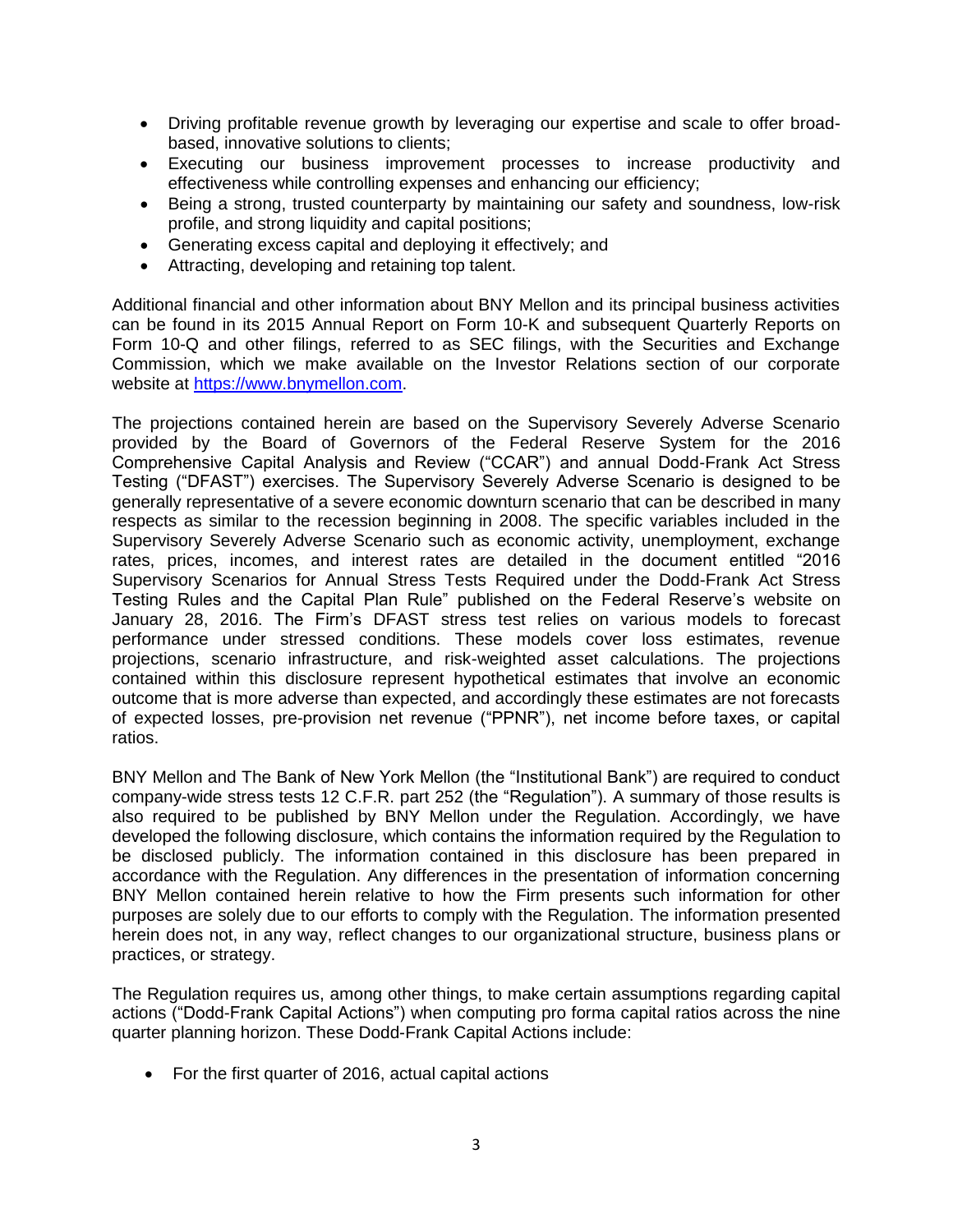- For the second through ninth quarters of the planning horizon, the following capital actions:
	- 1. Common stock dividends equal to the quarterly average dollar amount of common stock dividends that BNY Mellon paid in the previous four quarters
	- $\frac{1}{\epsilon}$ 2. Payments on all other instruments eligible for inclusion in the numerator of a regulatory capital ratio equal to the stated dividend, interest, or principal due on such instrument during the quarter;
	- 3. No redemption or repurchase of any capital instrument that is eligible for inclusion in the numerator of a regulatory capital ratio; and
	- 4. No new issuances of capital instruments over the second through ninth quarters of the planning horizon, except for issuances related to expensed employee compensation.

In practice, if a severely adverse economic scenario were to in fact occur, it is highly likely that BNY Mellon would respond with certain capital conservation actions consistent with internal policy, and could change planned distributions. The stress test results summarized in this report should not be interpreted as expected or likely outcomes, but rather as a possible result under hypothetical, highly adverse economic conditions.

A description of the types of risks included in the stress test, a general description of methodologies applied and a summary of our company-run stress test results under the Supervisory Severely Adverse Scenario follows.

# *Description of types of risks included in the stress test*

When conducting the company-run stress test under the Supervisory Severely Adverse Scenario, which, as noted above, incorporates Dodd-Frank Capital Actions, BNY Mellon evaluated and incorporated the principal risks that have been determined to influence it. These risks include operational/business risk, market risk, credit risk, and liquidity risk. The following table presents the primary types of risk typically embedded in on- and off-balance-sheet instruments.

| <b>Balance Sheet Instruments</b>                  | <b>Types of Risk</b>         |
|---------------------------------------------------|------------------------------|
| Assets:                                           |                              |
| Interest-bearing deposits with banks              | Credit                       |
| Federal funds sold and securities purchased under | Market, Credit               |
| resale agreements                                 |                              |
| <b>Securities</b>                                 | Market, Credit               |
| Trading assets                                    | Market, Credit               |
| Loans                                             | Credit                       |
| Goodwill                                          | Operational/Business, Market |
| Intangible assets                                 | Operational/Business, Market |
| Liabilities:                                      |                              |
| Deposits                                          | Liquidity                    |
| Federal funds purchased and securities sold under | Liquidity                    |
| repurchase agreements                             |                              |

|  | Table 1: Risks of BNY Mellon's On- and Off-balance Sheet Instruments |  |  |  |
|--|----------------------------------------------------------------------|--|--|--|
|--|----------------------------------------------------------------------|--|--|--|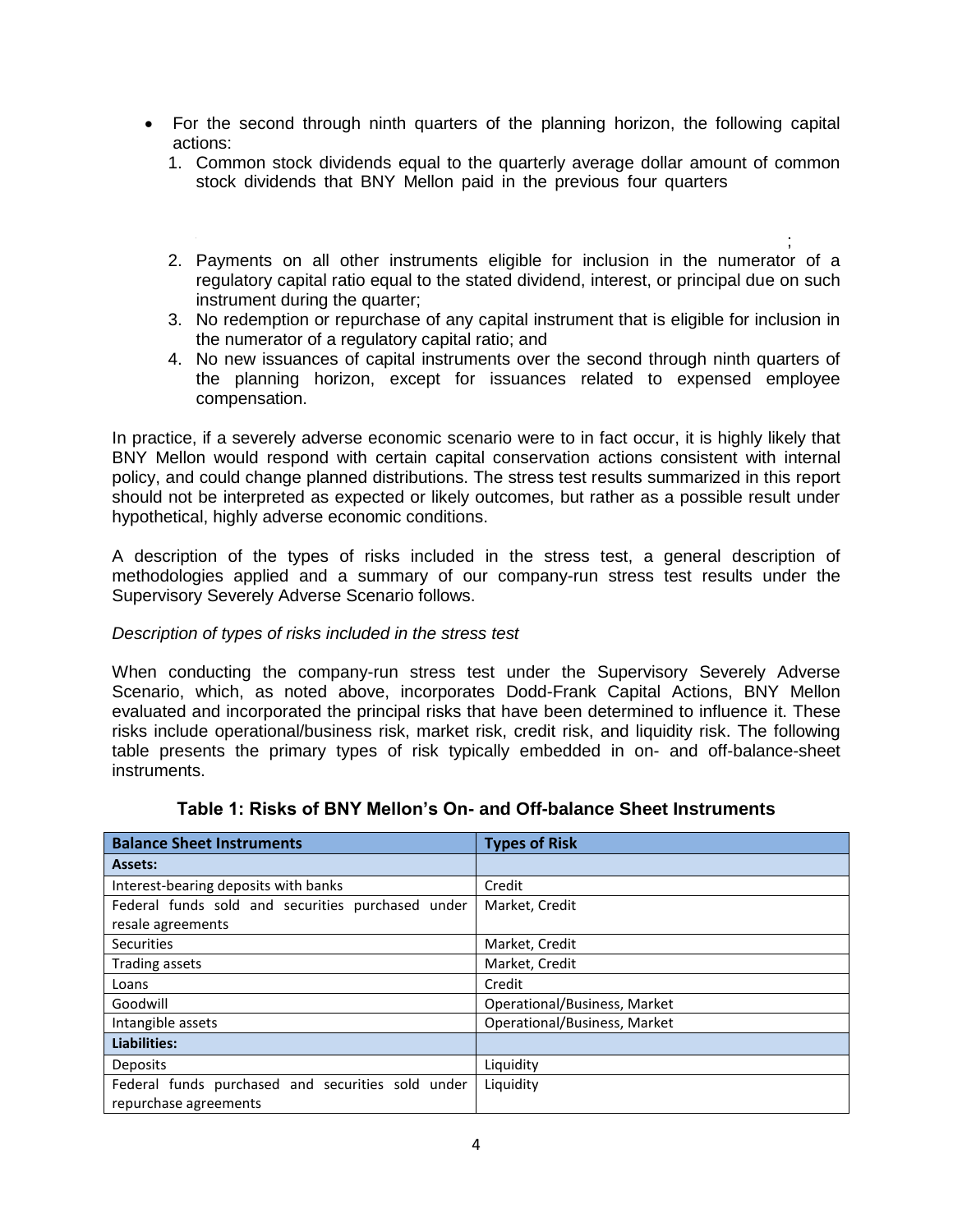| <b>Trading liabilities</b>               | Market, Liquidity |
|------------------------------------------|-------------------|
| Payables to customers and broker-dealers | Liquidity         |
| <b>Off-balance sheet instruments:</b>    |                   |
| Lending commitments                      | Credit, Liquidity |
| Standby letters of credit                | Credit, Liquidity |
| Commercial letters of credit             | Credit, Liquidity |
| Securities lending indemnifications      | Market, Credit    |

*Operational/Business Risk*. Operational risk may result from the risk of loss resulting from inadequate or failed internal processes or human factors and systems. Operational risk may also include breaches of our technology and information systems resulting from unauthorized access to confidential information or from external events. Operational risk also includes fiduciary risk, reputational risk, and litigation risk.

*Market Risk*. Market risk is the risk of loss due to adverse changes in the financial markets. BNY Mellon's market risks are primarily interest rate, foreign exchange risk, and equity risk. Market risk particularly impacts our exposures that are marked-to-market such as the securities portfolio, trading book, and equity investments.

*Credit Risk*. Credit risk is the possible loss we would suffer if any of our borrowers or other counterparties were to default on their obligations to us. Credit risk is resident in the majority of our assets, but is primarily concentrated in the loan and securities books, as well as in offbalance sheet exposures such as lending commitments, letters of credit, and securities lending indemnifications.

*Liquidity Risk*. Liquidity risk is the risk that BNY Mellon cannot meet its cash and collateral obligations at a reasonable cost for both expected and unexpected cash flows without adversely affecting daily operations or financial conditions. Liquidity risk can arise from cash flow mismatches, market constraints from inability to convert assets to cash, inability to raise cash in the markets, deposit run-off, or contingent liquidity events. Thus, liquidity risk is inherent in the majority of our balance sheet exposures.

BNY Mellon's annual company-run stress test under the Supervisory Severely Adverse Scenario with Dodd-Frank Capital Actions contained wide-ranging impacts across multiple risk areas, including the principal risk types identified above. To incorporate these risks into our annual stress test, BNY Mellon identified and stressed key risk drivers and assumptions to estimate how losses might be incurred and how an event in one risk may migrate into other areas. The following section discusses BNY Mellon's methodology for translating the Supervisory Severely Adverse Scenario's variables into various financial impacts including expected losses, net income, on- or off-balance sheet exposure, liquidity, leverage, and capital positions. Please refer to BNY Mellon's Annual Report on Form 10-K for the year ended December 31, 2015 for a broader description of the BNY Mellon's capital planning and risk management process.

### *General description of methodologies*

BNY Mellon has forecasted projected losses, PPNR, and other items affecting capital using a series of models and estimation techniques that translate the economic and financial variables in the Supervisory Severely Adverse Scenario to BNY Mellon's losses and revenues.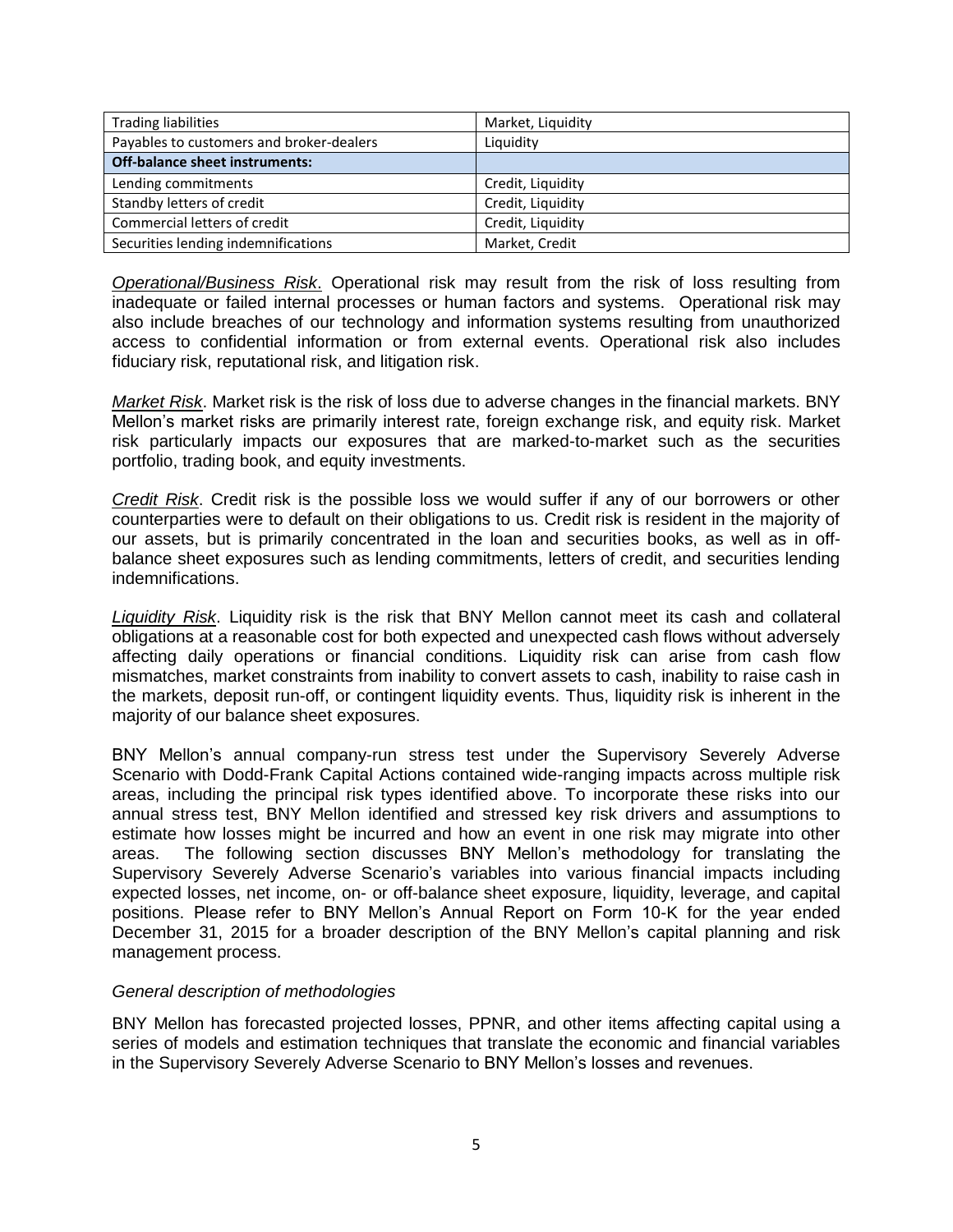Occasionally it is necessary to supplement modeled projections with expert judgment where historical data may be inadequate to project loss and revenue estimates or historical relationships may not hold up under forward-looking hypothetical scenarios. In these cases, BNY Mellon ensures consistency of projections with the conditions of the stress test through a cross-functional governance structure and control environment that incorporates multiple levels of review, challenge, and approval.

*Loan Losses*. BNY Mellon has developed a series of models to estimate losses on various types of loans. Loss projection methods are product-specific and link economic variables to credit performance based on historical and expected relationships. The table below identifies major loan types and key assumptions used to derive loss estimates.

| <b>Description of Methodology</b><br>Loan Type                                                                                                                                                                                                                                                                                                                                                                                  |                                                                                                                                                                                                                                                                                                                                                                                                               | <b>Key Assumptions</b>                                                                                                                                                    |
|---------------------------------------------------------------------------------------------------------------------------------------------------------------------------------------------------------------------------------------------------------------------------------------------------------------------------------------------------------------------------------------------------------------------------------|---------------------------------------------------------------------------------------------------------------------------------------------------------------------------------------------------------------------------------------------------------------------------------------------------------------------------------------------------------------------------------------------------------------|---------------------------------------------------------------------------------------------------------------------------------------------------------------------------|
| First-lien, Closed End<br><b>Domestic Residential</b><br><b>Mortgages</b>                                                                                                                                                                                                                                                                                                                                                       | • Statistical model estimated using loan-level data<br>on mortgage characteristics and performance<br>supplemented by macroeconomic indicators and<br>house price data.                                                                                                                                                                                                                                       | • Macroeconomic factors such as:<br>- Housing Price Index ("HPI")<br>- Unemployment rate<br>- Mortgage rates                                                              |
| • Regression approach based on historical<br>relationships between macroeconomic factors<br><b>Home Equity Lines of Credit</b><br>and all US bank HELOC losses. The estimated loss<br>("HELOCs")<br>rate for all US banks is then pro-rated to calculate<br>the internal loss for BNY Mellon.                                                                                                                                   |                                                                                                                                                                                                                                                                                                                                                                                                               | • Macroeconomic factors such as:<br>$-HPI$<br>- Unemployment rate<br>- CPI inflation rate<br>- Mortgage rate                                                              |
| <b>Domestic Commercial Real</b><br><b>Estate Loans</b>                                                                                                                                                                                                                                                                                                                                                                          | • Individually assigning counterparties stressed<br>ratings by adjusting the inputs to BNY Mellon's<br>commercial real estate ("CRE") probability of<br>default ("PD") scorecard, which produces a<br>stressed PD for each quarter. For each impaired<br>exposure, a downturn loss given default ("LGD")<br>percentage is applied to the exposure at default<br>("EAD") to generate an immediate credit loss. | • Macroeconomic factors such as:<br>- Unemployment rate<br>- BBB corporate yield<br>- Commercial real estate price<br>index<br>- Prime rate                               |
| • Expected loss model relying on stressed transition<br>matrix, PD, LGD, and usage given default ("UGD").<br>In the stressed transition matrix, LGD and UGD<br>were linked to macroeconomic factors through<br>Wholesale and Other*<br>statistical models. For each impaired exposure, a<br>stressed LGD percentage is applied to the EAD to<br>generate an immediate credit loss, where EAD is<br>Stressed UGD times exposure. |                                                                                                                                                                                                                                                                                                                                                                                                               | • Macroeconomic factors such as:<br>- Unemployment<br>- Equity indices<br>- GDP growth rate<br>- HPI<br>- Consumer price index ("CPI")<br>- CBOE Volatility Index ("VIX") |

**Table 2: Credit Portfolio Loss Methodologies and Assumptions** 

*\*Commercial and industrial, loans to depositories and other financial institutions, loans for purchasing or carrying securities, overdrafts, and leases* 

*Realized Gains/Losses on Securities.* BNY Mellon uses instrument-specific methodologies to forecast other-than-temporary impairment ("OTTI") on its securities investment portfolio. Loss estimates are recognized in accordance with BNY Mellon's established accounting policy. The table below identifies major security types and key assumptions used to derive loss estimates.

*[Remainder of page left blank intentionally.]*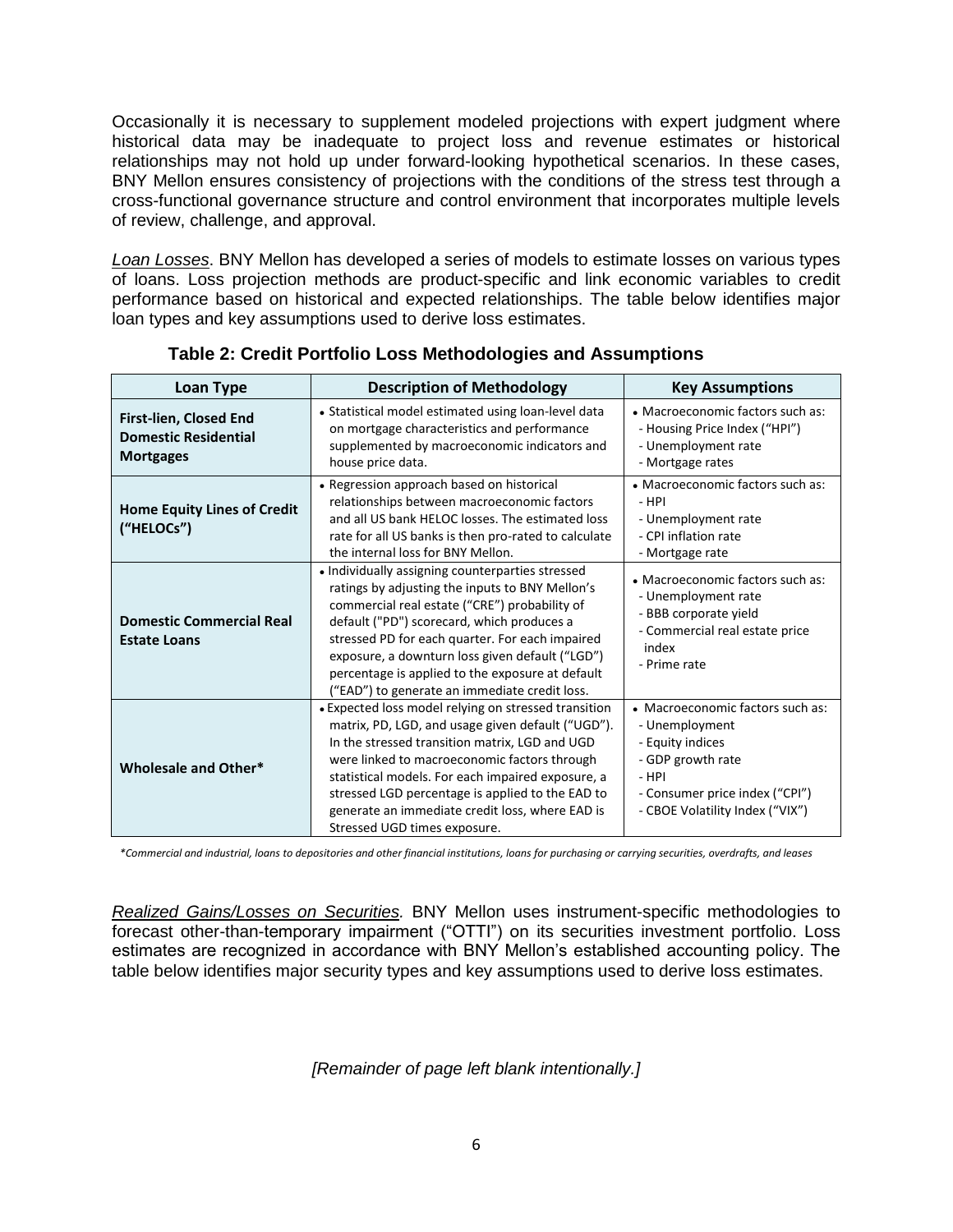# **Table 3: Securities Portfolio OTTI Methodologies and Assumptions**

| <b>Security Type</b>                                                                                                                                                                                                                                                                                                                                                         | <b>Description of Methodology</b>                                                                                                                                                                                                                                                                                                                                                   | <b>Key Assumptions</b>                                                                                                                                                                                                                                                                                                                                                                                                                                                                   |  |
|------------------------------------------------------------------------------------------------------------------------------------------------------------------------------------------------------------------------------------------------------------------------------------------------------------------------------------------------------------------------------|-------------------------------------------------------------------------------------------------------------------------------------------------------------------------------------------------------------------------------------------------------------------------------------------------------------------------------------------------------------------------------------|------------------------------------------------------------------------------------------------------------------------------------------------------------------------------------------------------------------------------------------------------------------------------------------------------------------------------------------------------------------------------------------------------------------------------------------------------------------------------------------|--|
| <b>Domestic Non-Agency</b><br><b>Residential Mortgage-</b><br><b>Backed Securities</b><br>("RMBS")                                                                                                                                                                                                                                                                           | • Statistical model estimated using loan-level data on<br>mortgage characteristics and performance<br>supplemented by macroeconomic indicators and<br>house price data                                                                                                                                                                                                              | • Collateral type and characteristics<br>• Macroeconomic factors such as:<br>- HPI<br>- Unemployment rate<br>- Mortgage rates                                                                                                                                                                                                                                                                                                                                                            |  |
| <b>Foreign RMBS</b>                                                                                                                                                                                                                                                                                                                                                          | • Combines macro-economic variables, historical pool<br>performance, and the pool level characteristics to<br>generate monthly performance measures such as<br>delinquencies, conditional prepayment rate ("CPR"),<br>constant default rate ("CDR"), and charge offs. The<br>performance measures are then used in a waterfall<br>tool to determine losses on foreign RMBS tranches | • Collateral type and characteristics<br>• Macroeconomic factors such as:<br>- HPI<br>- Unemployment rate<br>- Interest rates                                                                                                                                                                                                                                                                                                                                                            |  |
| <b>Commercial</b><br>Mortgage-Backed<br>Securities ("CMBS")                                                                                                                                                                                                                                                                                                                  | • Combines macro-economic variables, CRE market<br>factors and loan-level details to generate the credit<br>risk measures including PD and LGD. PD and LGD are<br>then used to determine losses on CMBS                                                                                                                                                                             | • Loan details<br>• Property type and characteristics<br>• Macroeconomic factors such as:<br>- HPI<br>- Unemployment rate<br>- Federal Funds rate<br>- Treasury 10 Year                                                                                                                                                                                                                                                                                                                  |  |
| • Combines macro-economic variables, historical pool<br>performance and the pool level characteristics to<br><b>Consumer Asset-</b><br>generate monthly performance measures such as<br><b>Backed Securities</b><br>delinquencies, CPR, CDR and charge offs. The<br>("ABS")<br>performance measures are then used in a waterfall<br>tool to determine losses on ABS tranches |                                                                                                                                                                                                                                                                                                                                                                                     | • Collateral type and characteristics<br>• Macroeconomic factors such as:<br>- Unemployment rate<br>- Treasury rates<br>- LIBOR rates                                                                                                                                                                                                                                                                                                                                                    |  |
| <b>Bond Portfolio*</b>                                                                                                                                                                                                                                                                                                                                                       | . Bond OTTI is projected using the expected Loss<br>(PD×LGD) approach. The risk parameters PD and LGD<br>are forecasted using statistical models that are<br>driven by macroeconomic variables.                                                                                                                                                                                     | • Corporate and Covered Bond-<br>National level macroeconomic factors<br>such as:<br>- Unemployment Rate<br>- GDP Growth Rate<br>- HPI, CPI, VIX<br>• Sovereign Bond - Country level<br>macroeconomic factors such as:<br>- Unemployment rate<br>- CPI<br>- Debt to GDP ratio,<br>- GDP<br>- Current Account Balance to GDP<br>ratio<br>• Municipal Bond - State Level<br>macroeconomic factors such as:<br>- Unemployment Rate<br>- Median Family Income<br>- Mortgage Delinquency Rate |  |
| <b>Collateralized Loan</b><br><b>Obligations ("CLOs")</b>                                                                                                                                                                                                                                                                                                                    | • Bottom-up cash flow modeling approach in which<br>the collateral performance is modeled on a loan-<br>level basis                                                                                                                                                                                                                                                                 | • Underlying collateral metrics<br>including:<br>- Prepayment rate<br>- Default rate<br>- Severity rate                                                                                                                                                                                                                                                                                                                                                                                  |  |

*\*This portfolio consists of corporate bonds, municipal bonds, sovereign bonds, and covered bonds*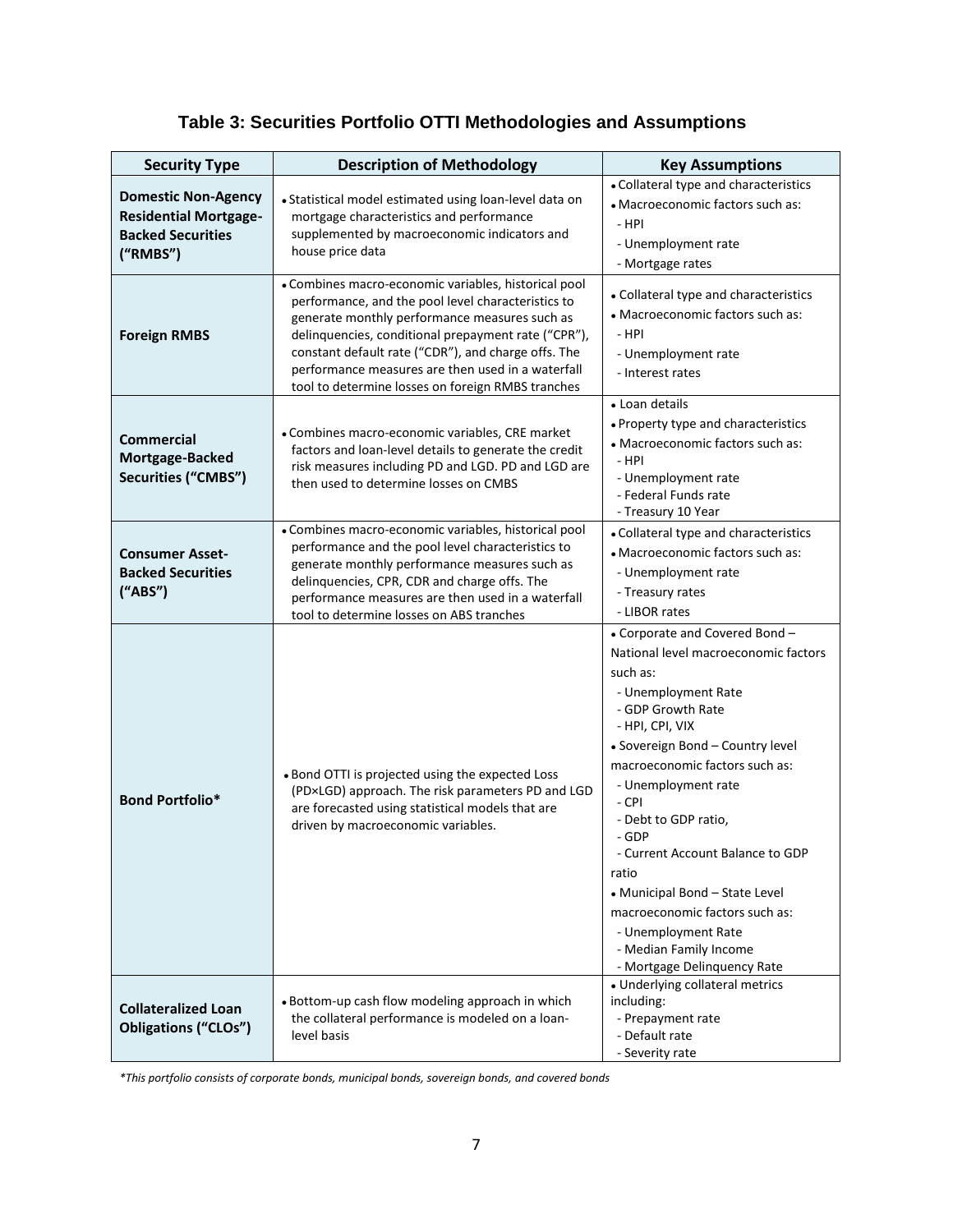*Operational Losses.* In addition, BNY Mellon used a methodology to estimate operational losses that incorporates both internal and external data. We forecast both litigation and non-litigation operational losses under separate methodologies.

For non-litigation loss estimates, BNY Mellon's forecasting methodology is a regression-based frequency is projected with a Poisson or negative binomial regression model (depending on the unit of measure). The severity projection is just an average severity obtained from internal historical data using a bootstrapping method. In addition, the frequency projection and severity projection for a stress scenario is stressed to the average Principal Component Analysis ("PCA") percentile over 9 quarters. Finally, the loss projection is calculated as the product of the frequency projection and the severity projection

For litigation loss estimates, BNY Mellon's forecasting methodology relies on a combination of high frequency, low severity cases and low frequency, high severity cases that draw from historical experience as well as potential losses associated with new litigation that may arise over the normal course of business (within the projection horizon).

*Pre-Provision Net Revenue.* Consistent with the balance sheet and exposure assumptions used for loss estimation, BNY Mellon developed a suite of models to project all key elements of preprovision net revenue including net interest income, non-interest income, and non-interest expense.

| <b>PPNR Component</b>                                                                                                                                                                                                                                                                                                                                                                                                                                                                                                                                                                                               | <b>Description of Methodology</b>                                                                                                                                                                                                | <b>Key Assumptions</b>                                                                                                                               |
|---------------------------------------------------------------------------------------------------------------------------------------------------------------------------------------------------------------------------------------------------------------------------------------------------------------------------------------------------------------------------------------------------------------------------------------------------------------------------------------------------------------------------------------------------------------------------------------------------------------------|----------------------------------------------------------------------------------------------------------------------------------------------------------------------------------------------------------------------------------|------------------------------------------------------------------------------------------------------------------------------------------------------|
| <b>Net Interest Income</b>                                                                                                                                                                                                                                                                                                                                                                                                                                                                                                                                                                                          | • Current and forecasted balance sheet positions and cash flows<br>are modeled by product type and reflect growth, runoff,<br>prepayment and loss projection assumptions                                                         | • Future balance sheet growth<br>• Runoff and pricing<br>assumptions<br>• Interest rates and<br>macroeconomic indicators<br>• Prepayment assumptions |
| • Total non-interest income projection is composed of a series of<br>distinct projection models, each of which creates a fee revenue<br>projection for some aspect of the business using historical fee<br>revenue and business volume data<br><b>Non-Interest</b><br>• The majority are regression models tied to the business and<br>economic drivers, while certain areas are modeled using other<br>Income<br>techniques (such as seasonality decomposition). In cases where<br>quantitative models were insufficiently robust, a combination<br>of management judgment and historical average were<br>employed | • Business dynamic and<br>strategy assumptions<br>• Relationship to economic<br>drivers such as:<br>- Fixed Income and Equity<br><b>Asset Prices</b><br>- Interest Rates<br>- Volatility Measurements<br>- Monetary Measurements |                                                                                                                                                      |
| <b>Non-Interest</b><br><b>Expense</b>                                                                                                                                                                                                                                                                                                                                                                                                                                                                                                                                                                               | • Variable expenses were modeled based primarily on historical<br>expense to non-interest revenue relationships<br>• Expenses deemed to be fixed in nature are projected generally<br>in line with inflation                     |                                                                                                                                                      |

# **Table 4: Pre-Provision Net Revenue Methodologies and Assumptions**

*Capital Position.* BNY Mellon's forecasting process employed a set of methodologies to layer in the effect of losses, and pre-provision net revenue, on pro forma capital levels and ratios.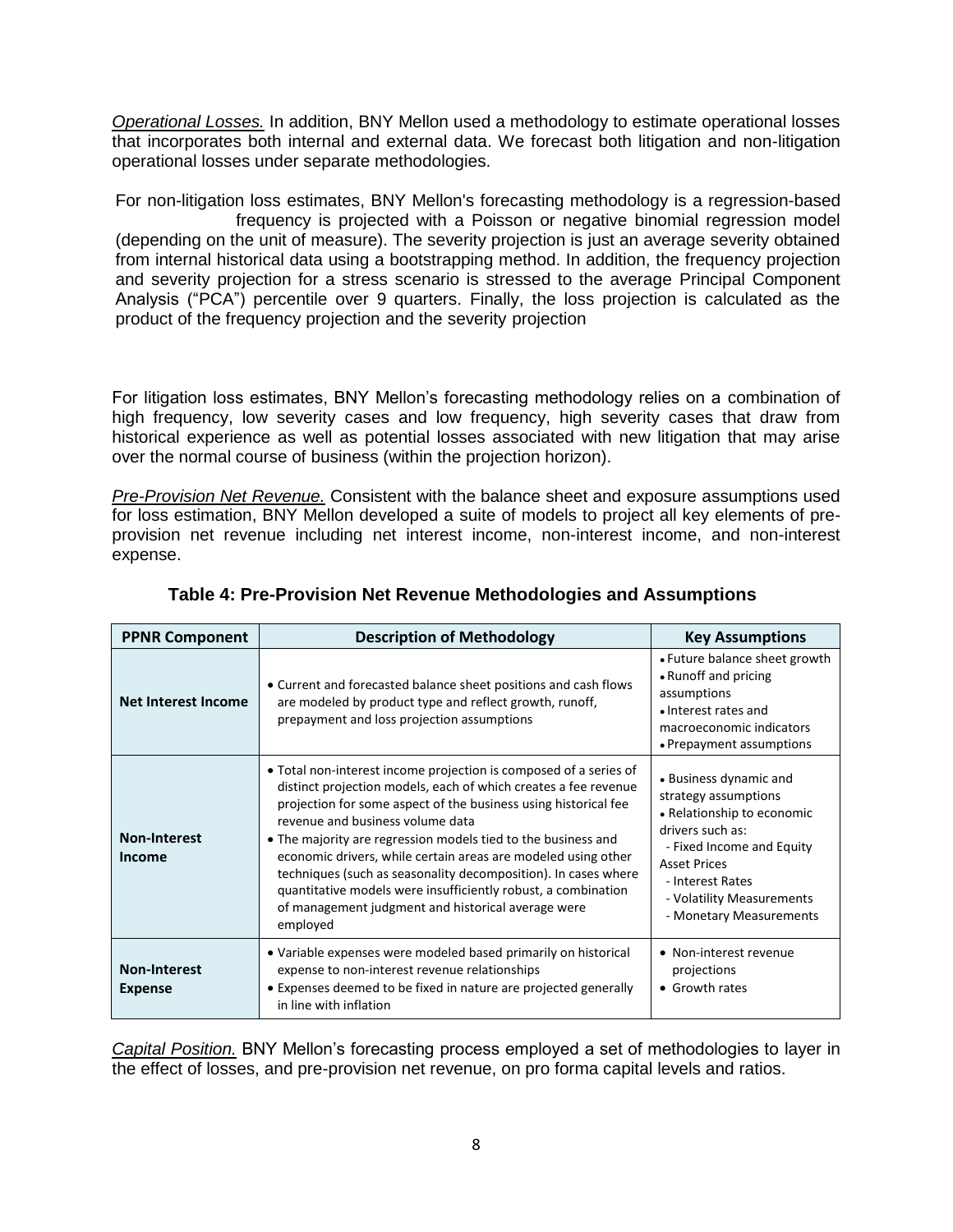Future balance sheet growth, runoff, and pricing assumptions were derived from business line forecasts, historical trends, market dynamics, and balance sheet strategy input from senior management and are reflective of the economic and interest rate environments being analyzed under the Supervisory Severely Adverse Scenario. BNY Mellon forecasts risk-weighted assets ("RWA") based on the changes in its individual asset components in each quarter of the projection horizon. Credit RWA was projected in a manner consistent with the phased-in transitional provisions of the U.S. capital rules and applicable regulatory guidance, which required BNY Mellon to use the U.S. capital rules' standardized approach methodology ("standardized approach") to calculate credit RWA. Additionally, the market risk capital rules were used over the entire projection period for calculating market risk RWA.

The Firm recognizes that the U.S. capital rules' advanced approaches risk-weighting framework ("advanced approaches") has been the Firm's constraining measure and that the final U.S. capital rules' transitional phase-in timeline for many significant items, including accumulated other comprehensive income ("AOCI"), intangible assets, and required regulatory capital levels and buffers, works to enhance its excess capital position in the near term. BNY Mellon's Supervisory Severely Adverse Scenario post-stress capital position reflects regulatory capital inclusive of PPNR and stress losses. Additionally, as discussed above, BNY Mellon's Supervisory Severely Adverse Scenario post-stress capital utilizes, in the second through ninth quarters of the planning horizon, the Dodd-Frank Capital Actions, which prescribe a series of assumptions regarding capital actions, including with respect to common stock dividends, contracted payments, and a general assumption of no redemptions, repurchases, or issuances of capital instruments. These assumptions do not reflect BNY Mellon's currently planned capital actions, and might not reflect its behavior in an actual severely stressed environment. Moreover, BNY Mellon recognizes that the DFAST 2016 exercise does not yet include the SLR as a binding measure; however, BNY Mellon anticipates that when the enhanced SLR is phased-in, it is likely to become its binding regulatory capital constraint.

*Counterparty Default.* BNY Mellon is one of the eight banking organizations with substantial trading or custodial operations required to incorporate a counterparty default scenario component into the Supervisory Severely Adverse Scenario. Specifically, per guidance, BNY Mellon is required to estimate and report the potential losses and related effects on capital associated with the instantaneous and unexpected default of the Firm's single largest counterparty across derivatives, securities lending, and repurchase/reverse repurchase agreement activity. BNY Mellon's single largest counterparty was determined by net stressed losses, which were computed by revaluing exposures and collateral using the set of hypothetical asset price shocks specified in the Federal Reserve's global market shock scenarios.

### *Explanation of the most significant causes for changes in regulatory capital*

As demonstrated by BNY Mellon's DFAST results, the Firm maintains excess regulatory capital in every quarter, for every ratio, over the entire planning horizon throughout the Supervisory Severely Adverse Scenario. This success is driven by a number of factors, including the Firm's strong capital generation and its risk profile. However, BNY Mellon recognizes that the U.S. capital rules' transitional phase-in timeline for many significant items, including AOCI, intangible assets, and other matters, works to enhance its excess capital position in the near term. BNY Mellon further recognizes that its capital position was enhanced because the DFAST 2016 exercise does not require RWA to be calculated under the advanced approaches and the advanced approaches has been the Firm's constraining measure in recent quarters.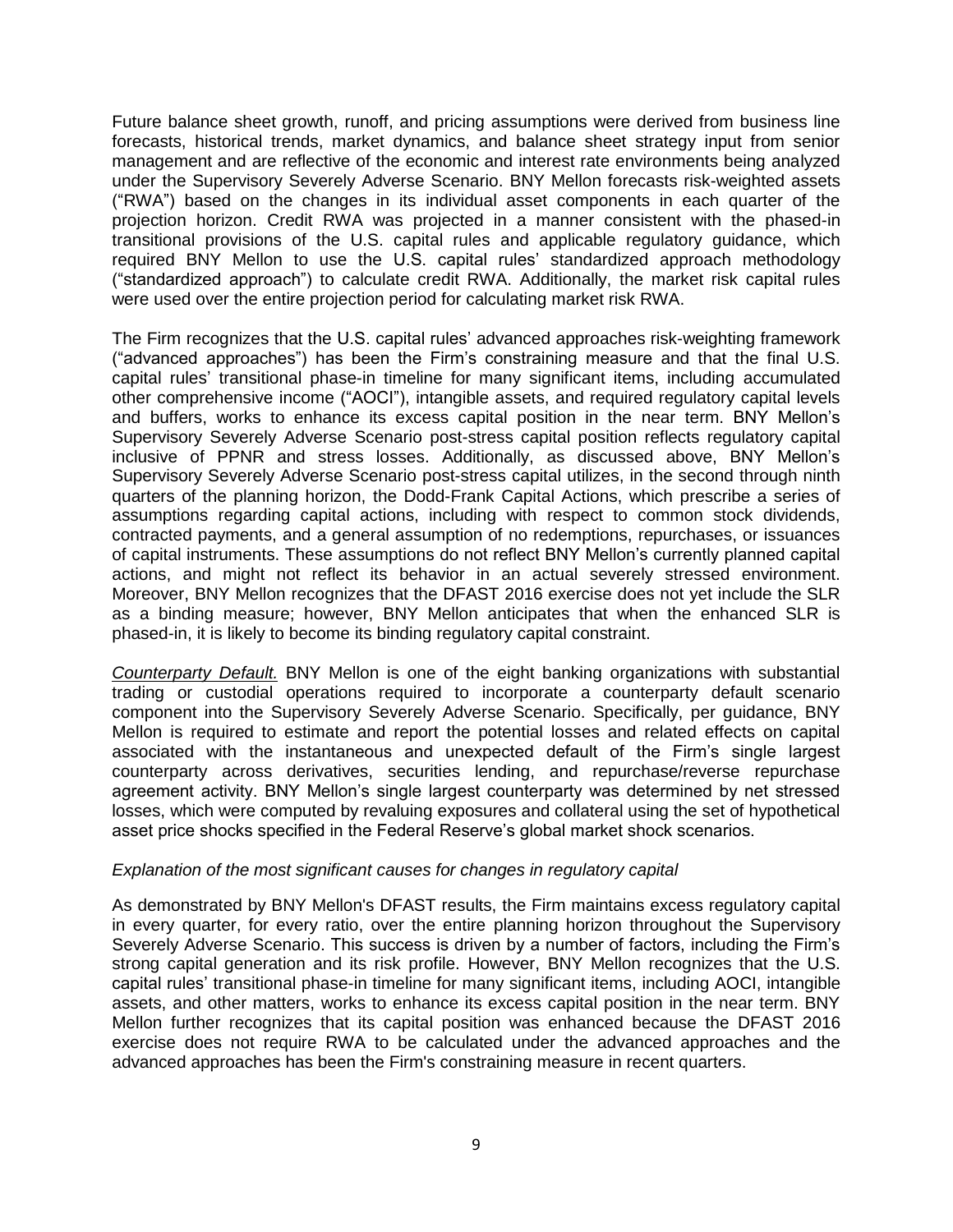The most significant cause of declines in BNY Mellon's regulatory capital ratios over the planning horizon under the Supervisory Severely Adverse Scenario is losses related to the default of a major credit counterparty in the first projection quarter. Additionally, impairments within the securities portfolio and trading book losses occurring in the first projection quarter also contribute to the decline in BNY Mellon's regulatory capital ratios.

# *BNY Mellon – Tables of Statistical Results.*

## *ANNUAL COMPANY-RUN RESULTS*

## **Dodd-Frank Act Stress Testing Results**

Projected Stressed Capital Ratios – BNY Mellon Estimates in the Supervisory Severely Adverse Scenario

The capital ratios are calculated using the Dodd-Frank Capital Actions. These projections represent hypothetical estimates that involve an economic outcome that is more adverse than expected. These estimates are not forecasts of expected losses, revenues, net income before taxes, or capital ratios. The minimum capital ratio presented is for the period from the first quarter of 2016 through the first quarter of 2018.

# **Table 5: Projected Stressed Capital Ratios through Q1 2018 under the Supervisory Severely Adverse Scenario**

|                                        | Actual<br>Q4 2015 | <b>Stressed Capital Ratios</b><br><b>Minimum</b><br><b>Ending</b> |  |
|----------------------------------------|-------------------|-------------------------------------------------------------------|--|
|                                        |                   |                                                                   |  |
| Common Equity Tier 1 capital ratio (%) | 11.5'             | 11 4                                                              |  |
| Tier 1 capital ratio (%)               | 13.1'             | 13 6                                                              |  |
| Total capital ratio (%)                | 13 $5^{1}$        | 14 N                                                              |  |
| Tier 1 leverage ratio (%)              |                   |                                                                   |  |

1 Actual fourth quarter 2015 Common Equity Tier 1, Tier 1 and Total capital ratios are calculated using the standardized approach. At December 31, 2015 BNY Mellon's reported Common Equity Tier 1, Tier 1 capital, and Total capital ratios were 10.8%, 12.3%, and 12.5%, respectively, based on asset risk-weightings using the U.S. capital rules' advanced approaches risk weighting framework, which was the Firm's constraining measure for that quarter.

### **Table 6: Projected Loan Losses by Type of Loan for Q1 2016 through Q1 2018 under the Supervisory Severely Adverse Scenario**

|                                  | <b>Millions of</b><br><b>Dollars</b> | <b>Portfolio Loss</b><br>Rates $(\%)^1$ |
|----------------------------------|--------------------------------------|-----------------------------------------|
| <b>Loan Losses</b>               | \$1,152                              | 2.0%                                    |
| First-lien mortgages             | 42<br>\$.                            | 0.5%                                    |
| Junior liens and HELOCs          | ∩                                    | <u>በ በ% </u>                            |
| Commercial and industrial        | 69                                   | 1.8%                                    |
| Commercial real estate, domestic | 200                                  | $10.0\%$                                |
| Credit cards                     | ∩                                    | በ በ%                                    |
| Other consumer                   | 13                                   | 0.5%                                    |
| Other Ioans                      | 828                                  | 2.0%                                    |

1 Average loan balances used to calculate portfolio loss rates exclude loans held for sale and loans held for investment under the fair value option, and are calculated over nine quarters. Amounts are rounded to the nearest million.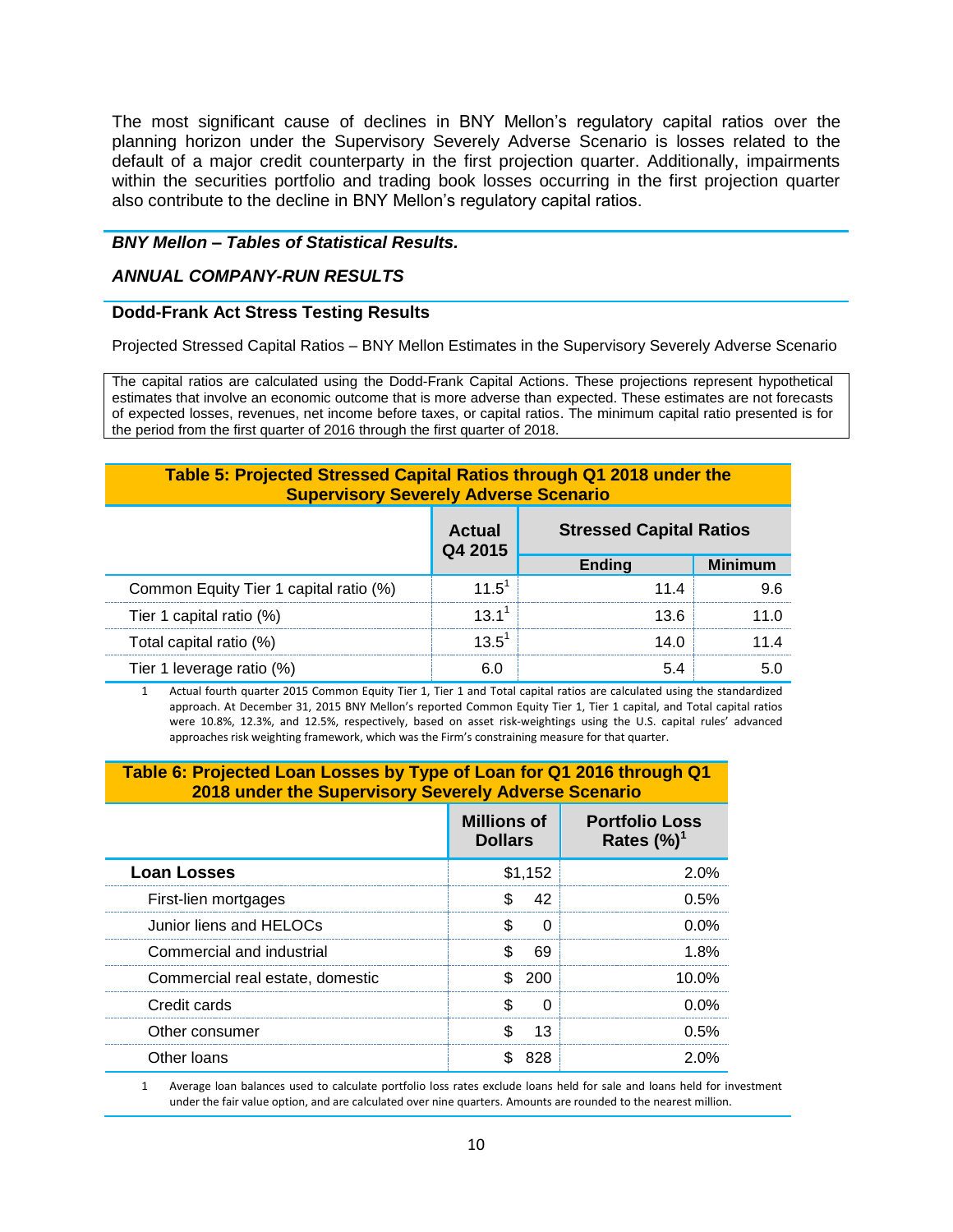#### **Table 7: Projected Losses, Revenue, and Net Income Before Taxes for Q1 2016 through Q1 2018 under the Supervisory Severely Adverse Scenario**

|                                                 | <b>Millions of</b><br>Dollars <sup>6</sup> | <b>Percent of Average</b><br>Assets <sup>1</sup> |
|-------------------------------------------------|--------------------------------------------|--------------------------------------------------|
| Pre-provision net revenue <sup>2</sup>          | \$4.337                                    | 1 1%                                             |
| Other revenue <sup>3</sup>                      | S.<br>0                                    | <u>በ በ% </u>                                     |
| Less                                            |                                            |                                                  |
| Provisions                                      | \$1.299                                    | 0.3%                                             |
| Realized losses/(gains) on securities (AFS/HTM) | 273                                        | $0.1\%$                                          |
| Trading and counterparty losses <sup>4</sup>    | \$1.571                                    | $0.4\%$                                          |
| Other losses/(gains) <sup>5</sup>               | 12                                         | <u>በ በ% </u>                                     |
| <b>Equals</b>                                   |                                            |                                                  |
| Net income before taxes                         | \$1.182                                    | በ 3%                                             |

1 Average assets are averaged over the nine-quarter planning horizon. Amounts are rounded to the nearest tenth of a percentage point.

2 Pre-provision net revenue includes losses from operational-risk events, mortgage repurchase expenses, and other real estate owned costs.

3 Other revenue includes one-time income and (expense) items not included in pre-provision net revenue.<br>4 Trading and counterparty losses include mark-to-market and credit valuation adjustments losses a

4 Trading and counterparty losses include mark-to-market and credit valuation adjustments losses and losses arising from the counterparty default scenario component applied to derivatives, securities lending, and repurchase agreement activities.

5 Other losses/gains includes projected change in fair value of loans held for sale and loans held for investment measured under the fair value option, and goodwill impairment losses.

6 Amounts are rounded to the nearest million and portfolio loss rates are rounded to the nearest tenth of a percentage point.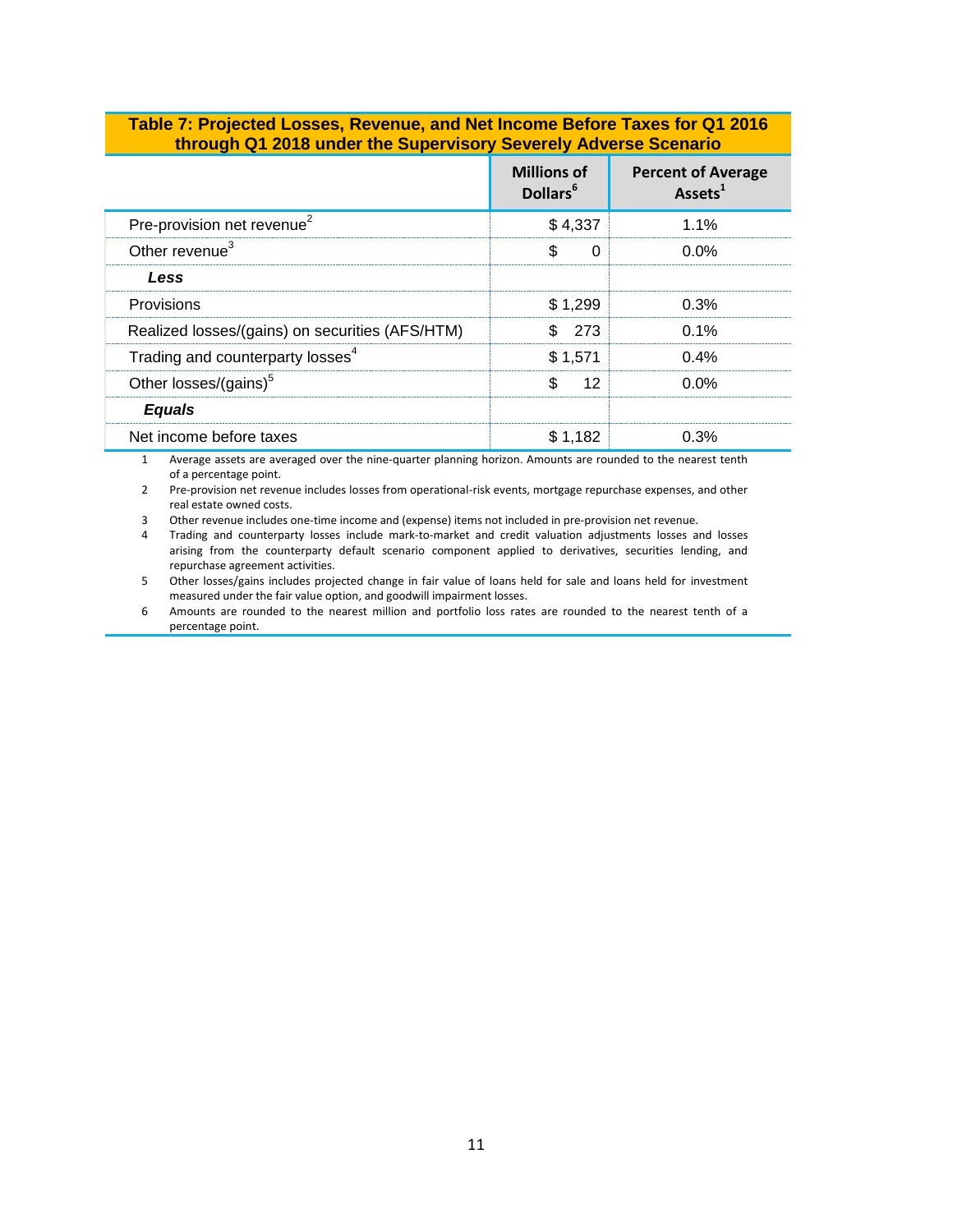## *Institutional Bank – Summary of Results.*

When conducting the company-run stress test under the Supervisory Severely Adverse Scenario and Dodd-Frank Capital Actions, the Institutional Bank evaluated the types of risks and utilized the same methodologies as described above in the discussion concerning BNY Mellon.

As demonstrated by the Institutional Bank's DFAST results, the Institutional Bank maintains excess regulatory capital in every quarter of the planning horizon for every ratio of the Supervisory Severely Adverse Scenario. This success is driven by a number of factors, including the Institutional Bank's strong capital generation, asset quality, business mix, and risk profile. However, the Institutional Bank recognizes that the Basel III Rule's transitional phase-in timeline for many significant items, AOCI, intangible assets, and other matters, works to enhance its excess capital position in the near term. The Institutional Bank further recognizes that the DFAST 2016 exercise approaches risk-weighted assets solely from the perspective of the standardized approach for advanced approaches organizations, while during recent quarters the advanced approaches risk-weighting framework has been the Institutional Bank's constraining measure. Moreover, the Institutional Bank recognizes that the DFAST 2016 exercise does not yet include the SLR as a binding measure; however, the Institutional Bank anticipates that when the enhanced SLR is phased-in, it is likely to become the Institutional Bank's binding regulatory capital constraint.

The results of the Institutional Bank's annual DFAST stress test demonstrate that its business model serves as a source of strength in stress environments. As a result, the Institutional Bank is able to remain well-capitalized throughout the Supervisory Severely Adverse Scenario.

*[Remainder of page left blank intentionally.]*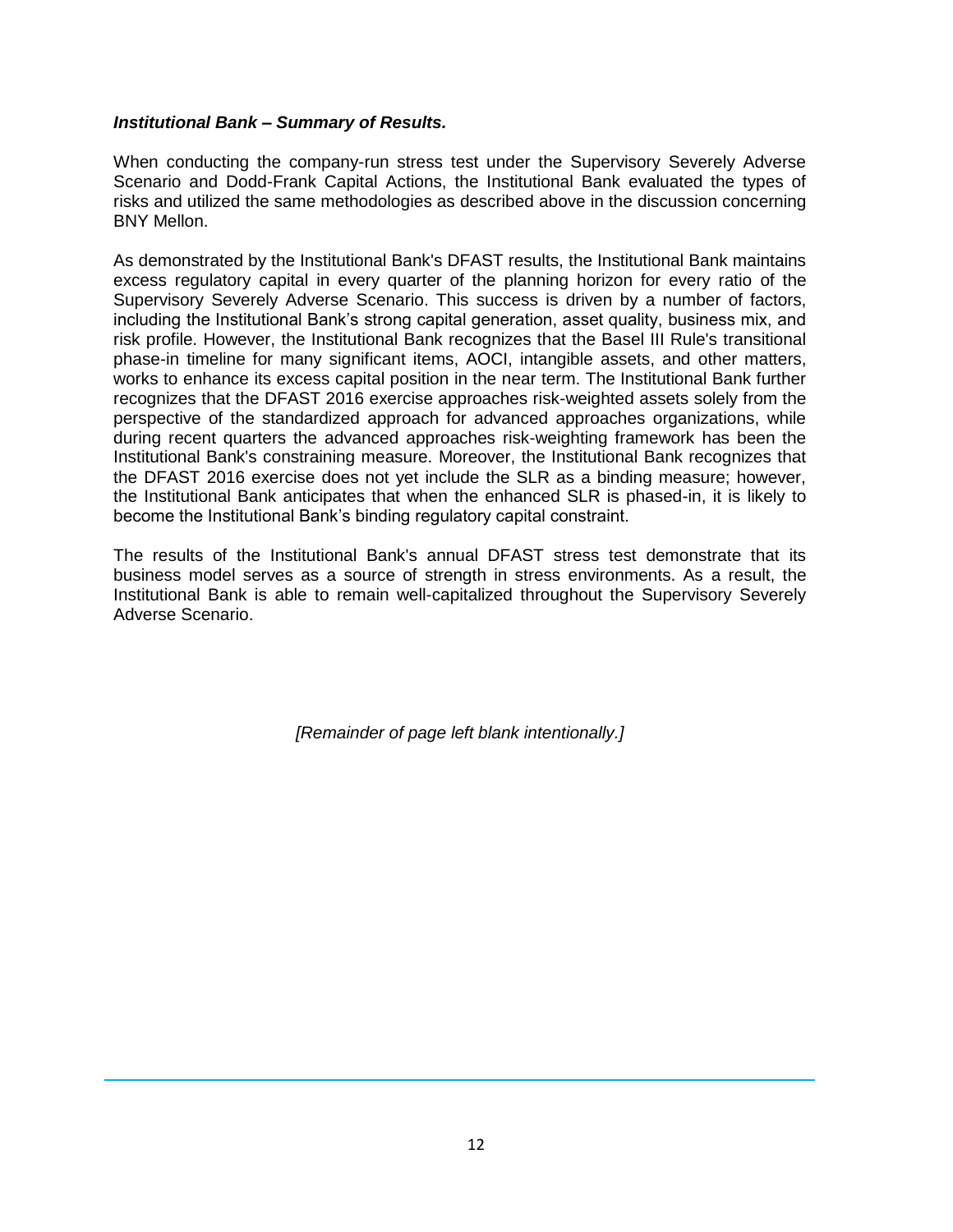## *Institutional Bank – Table of Statistical Results.*

## *COMPANY-RUN RESULTS*

## **Dodd-Frank Act Stress Testing Results**

#### Projected Stressed Capital Ratios

Institutional Bank Estimates in the Supervisory Severely Adverse Scenario

| Table 8: Projected Stressed Capital Ratios through Q1 2018 under the<br><b>Supervisory Severely Adverse Scenario</b> |                                     |      |  |  |
|----------------------------------------------------------------------------------------------------------------------|-------------------------------------|------|--|--|
| <b>Stressed Capital Ratios</b> <sup>1</sup><br>Actual                                                                |                                     |      |  |  |
|                                                                                                                      | Q4 2015<br><b>Ending</b><br>Minimum |      |  |  |
| Common equity tier 1 capital ratio (%)                                                                               | 12 $Q^2$                            | 14.3 |  |  |
| Tier 1 risk-based capital ratio (%)                                                                                  | 13 3 <sup>2</sup>                   | 14 6 |  |  |
| Total risk-based capital ratio (%)                                                                                   | 12 $7^2$                            | 16 O |  |  |
| Tier 1 leverage ratio (%)                                                                                            |                                     | 56   |  |  |

1 The capital ratios are calculated using the Dodd-Frank Capital Actions. These projections represent hypothetical estimates that involve an economic outcome that is more adverse than expected. These estimates are not forecasts of expected losses, revenues, net income before taxes, or capital ratios. The minimum capital ratio presented is for the period from the first quarter of 2016 through the first quarter of 2018.

2 Actual fourth quarter 2015 Common Equity Tier 1, Tier 1 and Total capital ratios are calculated using the standardized approach. At December 31, 2015 the Institutional Bank's reported constraining Common Equity Tier 1, Tier 1 capital, and Total capital ratios were 11.8%, 12.3%, and 12.5%, respectively, based on asset risk-weightings using the U.S. capital rules' advanced approaches risk weighting framework.

# *Forward-Looking Statements*

*Additional information related to BNY Mellon is contained in BNY Mellon's reports filed with the Securities and Exchange Commission (the "SEC"), including the Annual Report on Form 10-K for the year ended December 31, 2015 (including the Annual Report to Shareholders (the "Annual Report") included with the 10-K) (the "2015 Form 10-K"), the Quarterly Reports on Form 10-Q and the Current Reports on Form 8-K (each, a "'34 Act Report"). These periodic '34 Act Reports can be viewed, as they become available, on the SEC's website at www.sec.gov and at www.bnymellon.com. Information contained in '34 Act Reports that BNY Mellon furnishes to the SEC subsequent to the date of the 2015 Form 10-K may modify, update and supersede the information contained in the 2015 Form 10-K and provided in this document.*

*This document and BNY Mellon's '34 Act Reports referred to above contain forward-looking statements within the meaning of the Private Securities Litigation Reform Act of 1995. Words such as "estimate," "forecast," "project," "anticipate," "confident," "target," "expect," "intend," "seek," "believe," "plan," "goal," "could," "should," "may," "will," "strategy," "opportunities," "trends" and words of similar meaning, signify forward-looking statements. These statements are based on the current beliefs and expectations of BNY Mellon's management and are subject*